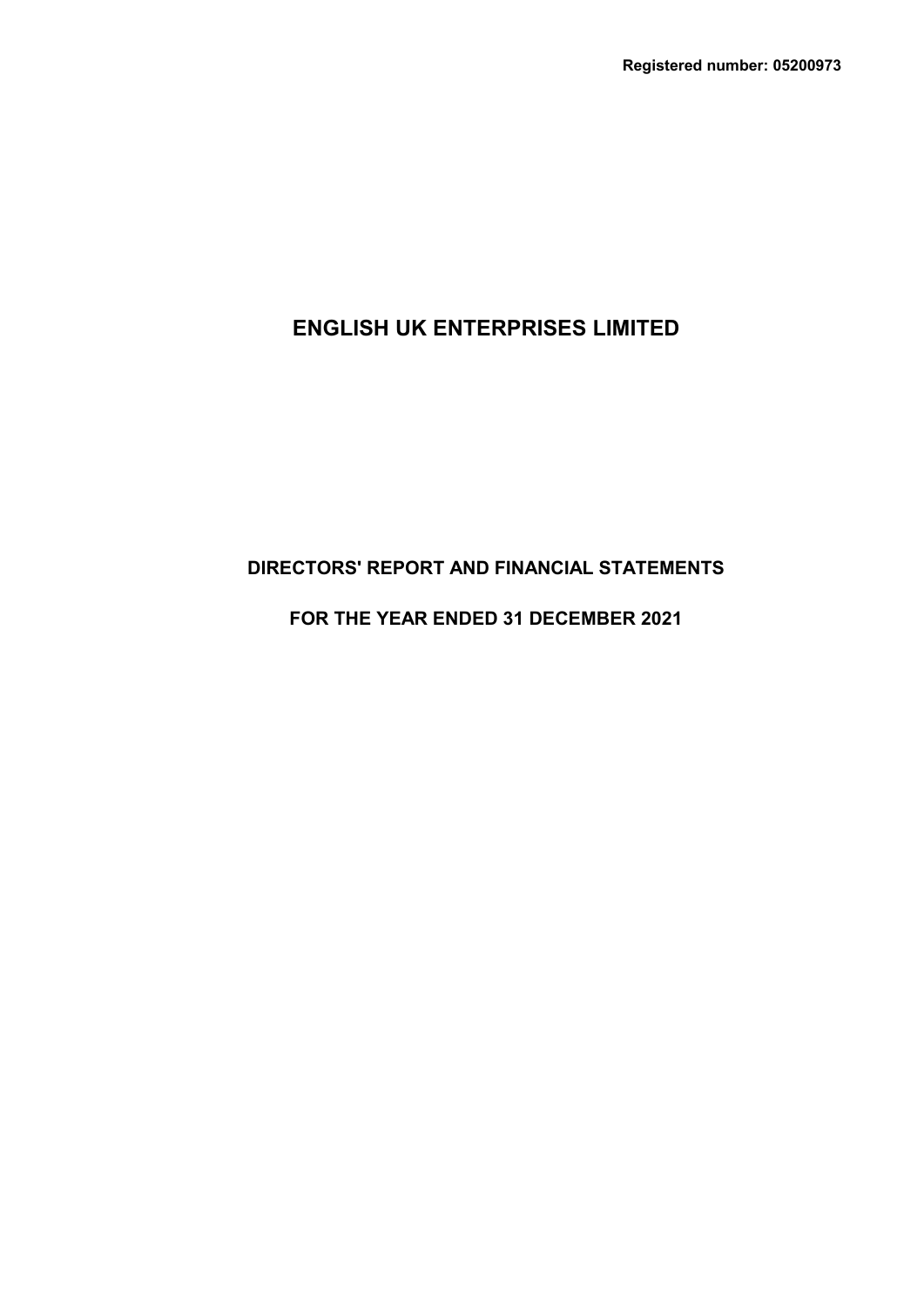## **COMPANY INFORMATION**

| <b>Directors</b>         | Samuel Bufton<br>Shoko Doherty<br><b>Andrew Fisher</b><br>Jodie Gray<br><b>Neil Harris</b><br>Peter Hayes<br>Lisa James<br><b>Tregarran Percival</b><br><b>Michael Quinn</b> |
|--------------------------|------------------------------------------------------------------------------------------------------------------------------------------------------------------------------|
| <b>Company secretary</b> | Nuria Felip Puignou                                                                                                                                                          |
| <b>Registered number</b> | 05200973                                                                                                                                                                     |
| <b>Registered office</b> | Flag House, 47 Brunswick Court,<br>London<br>SE13LH                                                                                                                          |
| Independent auditor      | <b>Buzzacott LLP</b><br><b>Statutory Auditor</b><br>130 Wood Street<br>London<br>EC2V 6DL                                                                                    |
| <b>Bankers</b>           | NatWest Bank plc<br><b>High Street</b><br>Maidstone<br><b>ME14 1XY</b>                                                                                                       |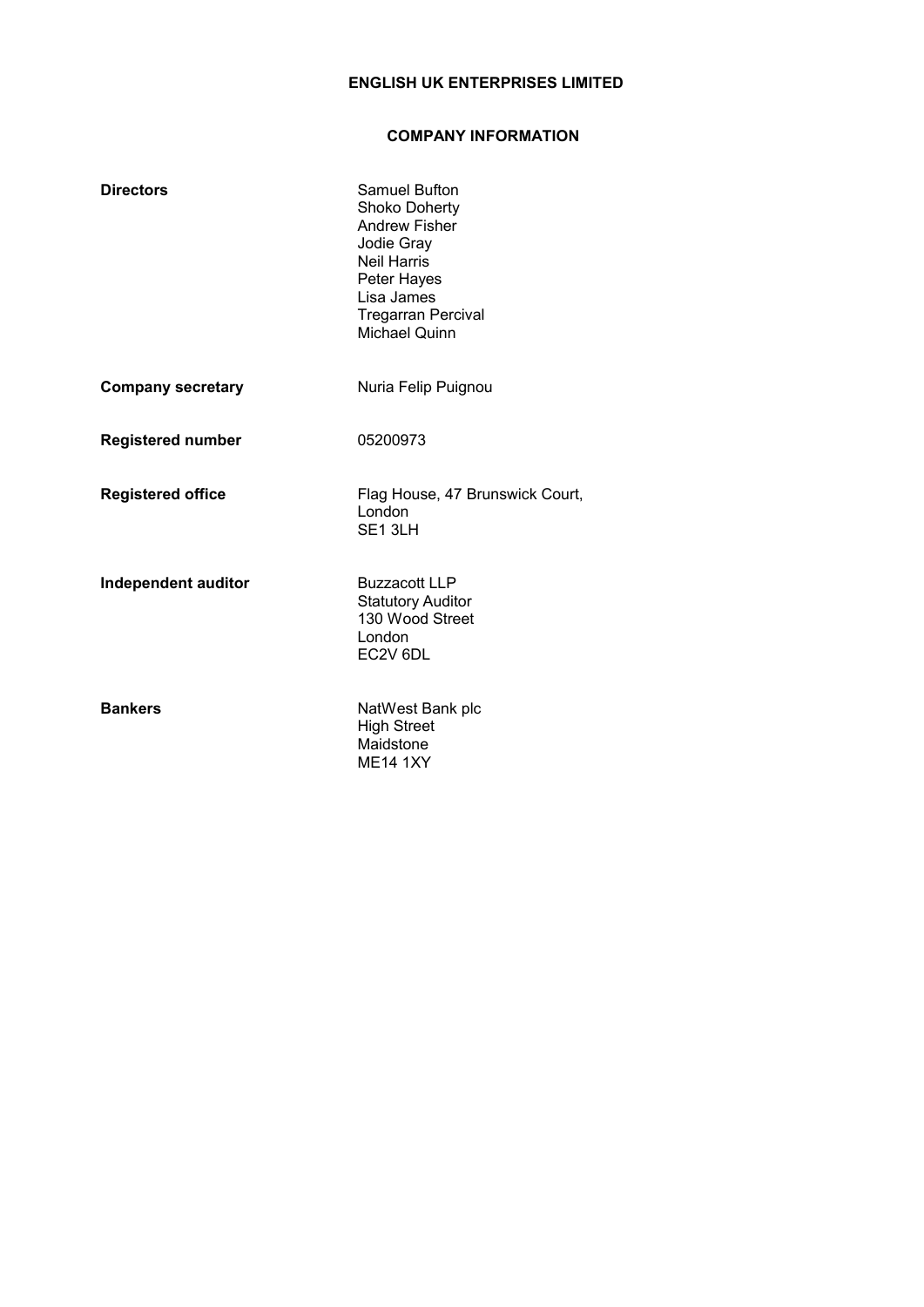# **CONTENTS**

|                                                  | Page     |
|--------------------------------------------------|----------|
| <b>Directors' Report</b>                         | $1 - 2$  |
| <b>Independent Auditor's Report</b>              | $3 - 5$  |
| <b>Statement of Income and Retained Earnings</b> | 6        |
| <b>Balance Sheet</b>                             |          |
| <b>Notes to the Financial Statements</b>         | $8 - 12$ |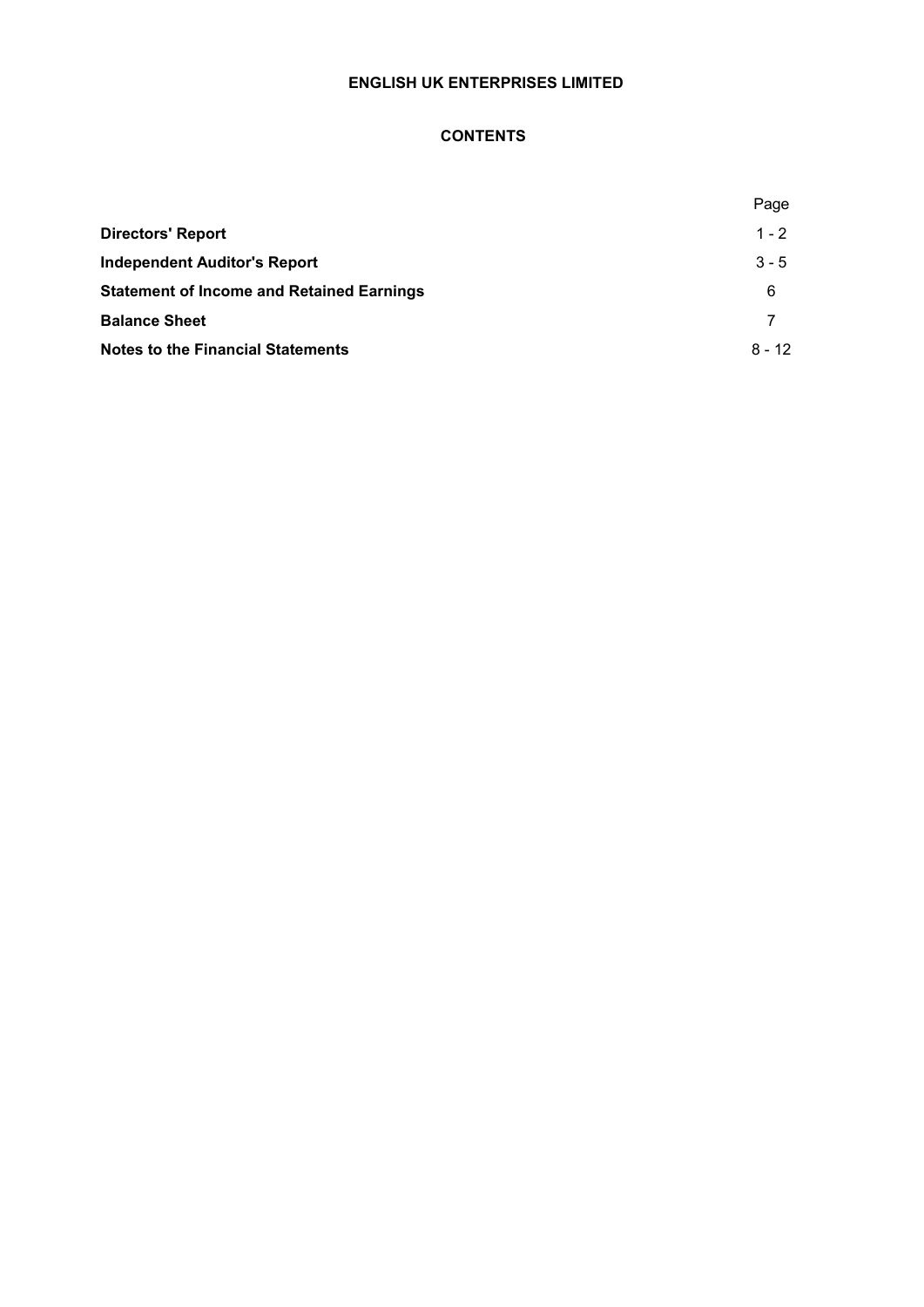#### **DIRECTORS' REPORT FOR THE YEAR ENDED 31 DECEMBER 2021**

The directors present their report and the financial statements for the year ended 31 December 2021.

#### **Directors' responsibilities statement**

The directors are responsible for preparing the Directors' Report and the financial statements in accordance with applicable law and regulations.

Company law requires the directors to prepare financial statements for each financial year. Under that law the directors have elected to prepare the financial statements in accordance with applicable law and United Kingdom Accounting Standards (United Kingdom Generally Accepted Accounting Practice), including Financial Reporting Standard 102 'The Financial Reporting Standard applicable in the UK and Republic of Ireland'. Under company law the directors must not approve the financial statements unless they are satisfied that they give a true and fair view of the state of affairs of the company and of the profit or loss of the company for that period.

In preparing these financial statements, the directors are required to:

- select suitable accounting policies for the company's financial statements and then apply them consistently;
- make judgements and accounting estimates that are reasonable and prudent;
- prepare the financial statements on the going concern basis unless it is inappropriate to presume that the company will continue in business.

The directors are responsible for keeping adequate accounting records that are sufficient to show and explain the company's transactions and disclose with reasonable accuracy at any time the financial position of the company and to enable them to ensure that the financial statements comply with the Companies Act 2006. They are also responsible for safeguarding the assets of the company and hence for taking reasonable steps for the prevention and detection of fraud and other irregularities.

#### **Principal activity**

The company's principal activity during the year was the provision of commercial services to the UK and the international education sector.

#### **Results and dividends**

The profit for the year, after taxation, amounted to £NIL (2020 - loss £54,065).

No dividends are proposed (2020 - £nil).

#### **Directors**

The directors who served during the year were:

Jamie Buckham (resigned 4 March 2021) Samuel Bufton (appointed 7 December 2021) Shoko Doherty (appointed 1 February 2021) Andrew Fisher Jodie Gray (appointed 1 February 2021) Neil Harris (appointed 7 December 2021) Peter Hayes (appointed 7 December 2021) Lisa James (appointed 7 December 2021) Tregarran Percival (appointed 1 February 2021) Michael Quinn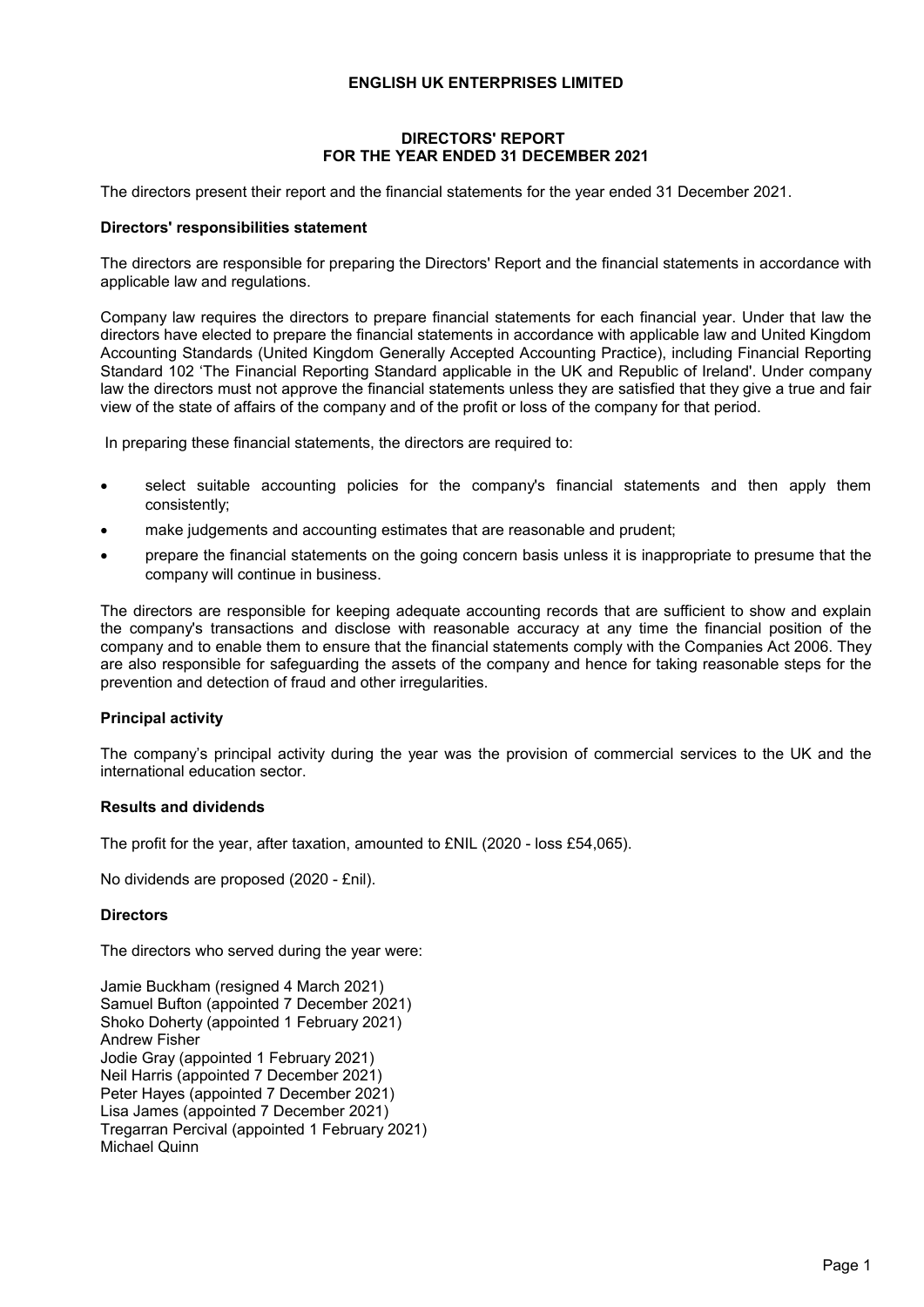#### **DIRECTORS' REPORT (CONTINUED) FOR THE YEAR ENDED 31 DECEMBER 2021**

#### **Business activities and future developments**

The last face-to-face StudyWorld event took place in September 2019. This edition celebrated 50 years of the workshop and was successful. The 2019 event returned an operating margin of £75,000.

StudyWorld 2020, planned to take place at the QEII Centre in September, was initially postponed to January 2021, and then cancelled due to Covid-19 restrictions. We did not hold a StudyWorld event in 2020. An arrangement was reached with the QEII Centre to pay a reduced cancellation fee in December 2020 considering the uncertainty of delivering the event and the possibility that force majeure would not be applied. We did however hold the English UK Summit in mid-September, delivered under English UK Ltd.

In 2021 we delivered three online StudyWorld events, in January, March and September, and the same is planned for 2022. These events remain popular with English UK members due to their convenience and low cost. They also represent a very low financial risk to the association, which is a critical consideration in these difficult times.

The directors of English UK Enterprises Ltd. and executive team recognise the importance of face-to-face interaction with our international agent partners to reassure, restore confidence and build productive partnerships. We are therefore planning a face-to-face activity – a series of familiarisation trips for our internal agents and partners visiting all parts of the UK – to dovetail with StudyWorld autumn in 2022.

For 2023, we are planning a spring StudyWorld event that will be run in person and online, and a second autumn edition that will be online only.

We feel that we have established a strong basis for hybrid and online events for the future. We will continue to assess market need and respond in a flexible, agile and sustainable manner, showcasing the UK's international education sector and providing a platform for partners to meet and develop their relationships.

#### **Disclosure of information to auditor**

Each of the persons who are directors at the time when this Directors' Report is approved has confirmed that:

- so far as the director is aware, there is no relevant audit information of which the company's auditor is unaware, and
- the director has taken all the steps that ought to have been taken as a director in order to be aware of any relevant audit information and to establish that the company's auditor is aware of that information.

#### **Auditor**

The auditor, Buzzacott LLP, will be proposed for reappointment in accordance with section 485 of the Companies Act 2006.

#### **Small companies note**

In preparing this report, the directors have taken advantage of the small companies exemptions provided by section 415A of the Companies Act 2006.

This report was approved by the board on 27 April 2022 and signed on its behalf.

Andrew Fisher **Director**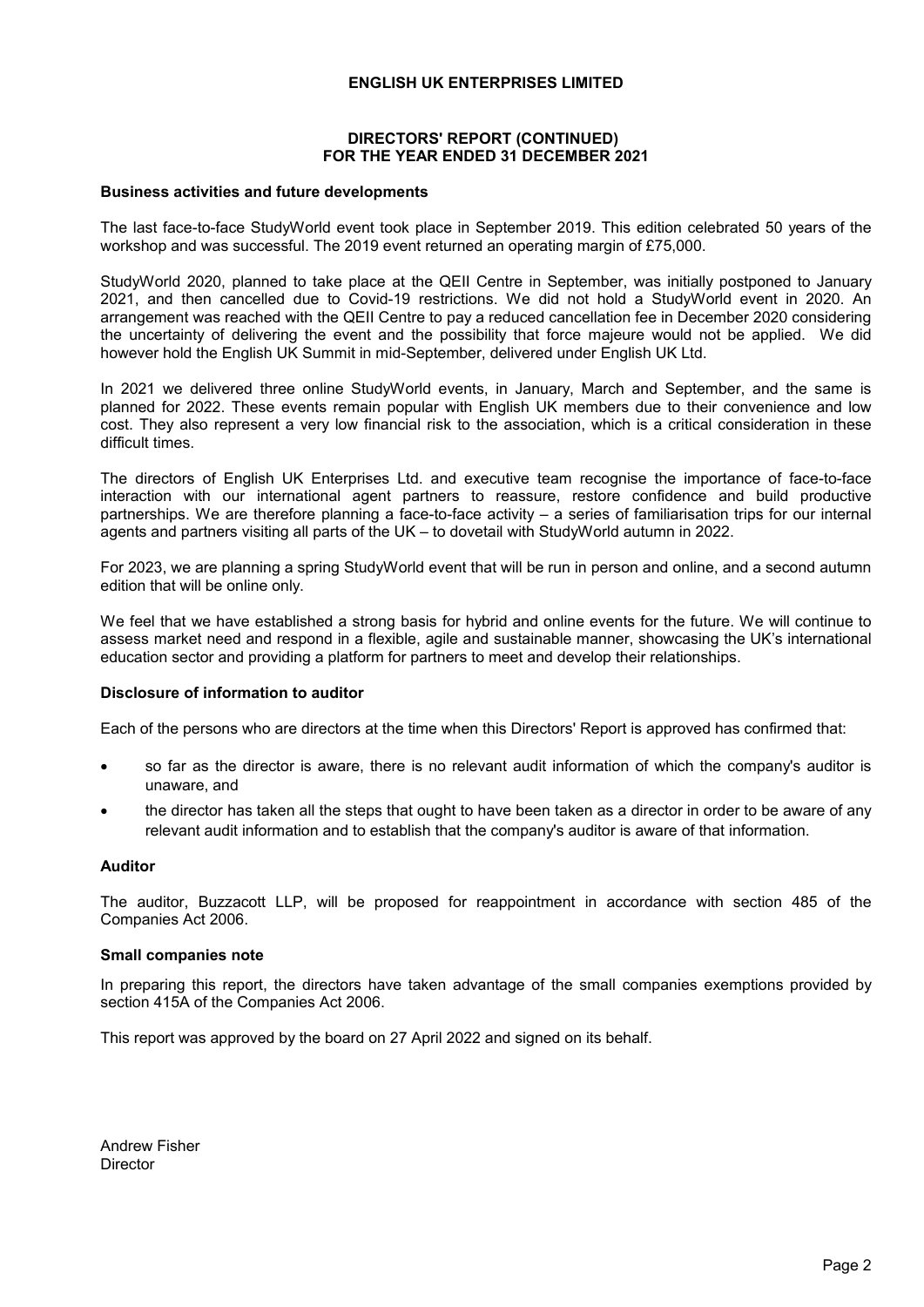# **INDEPENDENT AUDITOR'S REPORT TO THE MEMBERS OF ENGLISH UK ENTERPRISES LIMITED**

### **Opinion**

We have audited the financial statements of English UK Enterprises Limited (the 'company') for the year ended 31 December 2021, which comprise the Statement of Income and Retained Earnings, the Balance Sheet and the related notes, including a summary of significant accounting policies. The financial reporting framework that has been applied in their preparation is applicable law and United Kingdom Accounting Standards, including Financial Reporting Standard 102 'The Financial Reporting Standard applicable in the UK and Republic of Ireland' (United Kingdom Generally Accepted Accounting Practice).

In our opinion the financial statements:

- give a true and fair view of the state of the company's affairs as at 31 December 2021 and of its result for the year then ended;
- have been properly prepared in accordance with United Kingdom Generally Accepted Accounting Practice; and
- have been prepared in accordance with the requirements of the Companies Act 2006.

#### **Basis for opinion**

We conducted our audit in accordance with International Standards on Auditing (UK) (ISAs (UK)) and applicable law. Our responsibilities under those standards are further described in the Auditor's responsibilities for the audit of the financial statements section of our report. We are independent of the company in accordance with the ethical requirements that are relevant to our audit of the financial statements in the United Kingdom, including the Financial Reporting Council's Ethical Standard and we have fulfilled our other ethical responsibilities in accordance with these requirements. We believe that the audit evidence we have obtained is sufficient and appropriate to provide a basis for our opinion.

#### **Conclusions relating to going concern**

In auditing the financial statements, we have concluded that the directors' use of the going concern basis of accounting in the preparation of the financial statements is appropriate.

Based on the work we have performed, we have not identified any material uncertainties relating to events or conditions that, individually or collectively, may cast significant doubt on the company's ability to continue as a going concern for a period of at least twelve months from when the financial statements are authorised for issue.

Our responsibilities and the responsibilities of the directors with respect to going concern are described in the relevant sections of this report.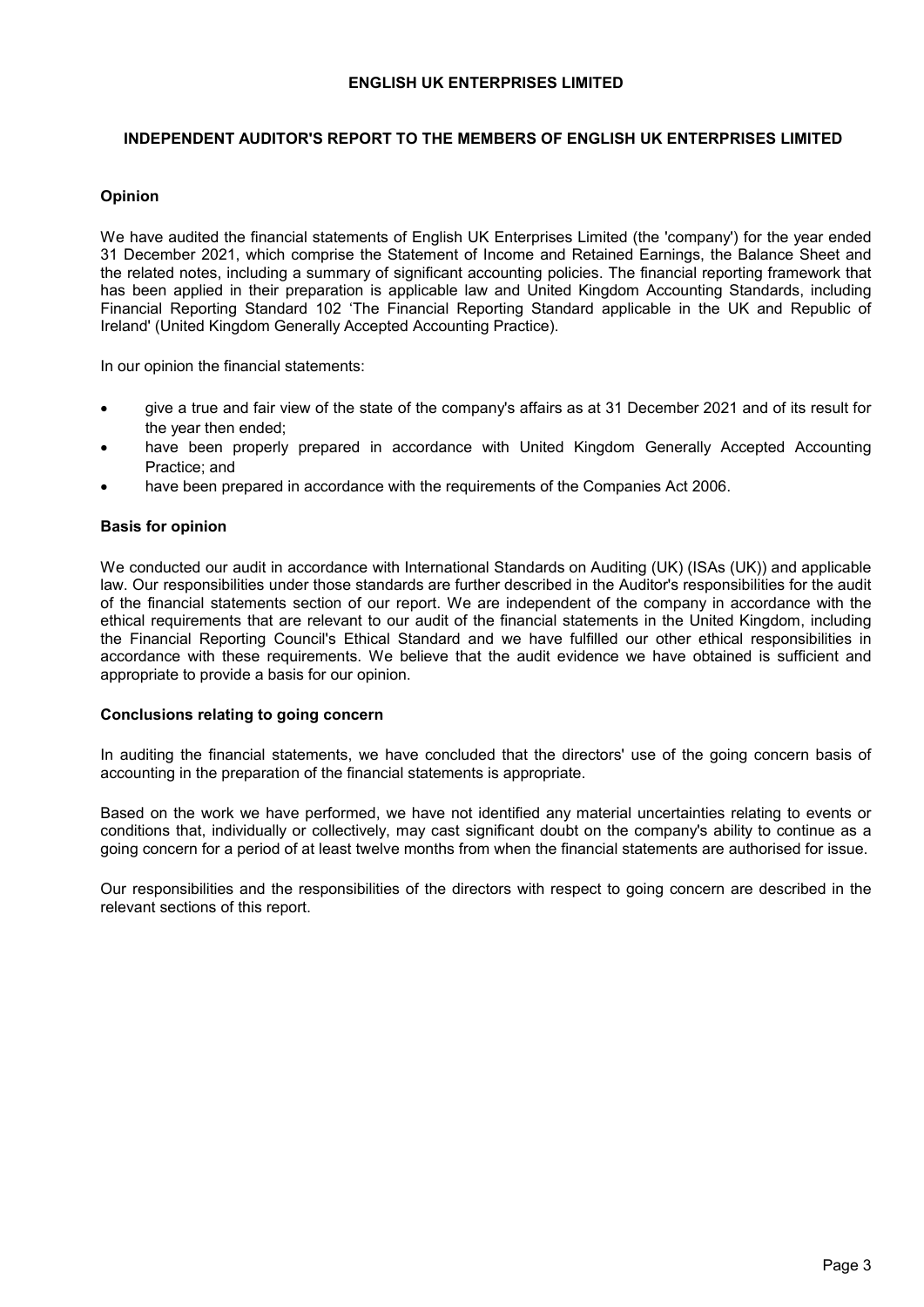# **INDEPENDENT AUDITOR'S REPORT TO THE MEMBERS OF ENGLISH UK ENTERPRISES LIMITED (CONTINUED)**

#### **Other information**

The other information comprises the information included in the Annual Report other than the financial statements and our Auditor's Report thereon. The directors are responsible for the other information contained within the Annual Report. Our opinion on the financial statements does not cover the other information and, except to the extent otherwise explicitly stated in our report, we do not express any form of assurance conclusion thereon. Our responsibility is to read the other information and, in doing so, consider whether the other information is materially inconsistent with the financial statements or our knowledge obtained in the course of the audit, or otherwise appears to be materially misstated. If we identify such material inconsistencies or apparent material misstatements, we are required to determine whether this gives rise to a material misstatement in the financial statements themselves. If, based on the work we have performed, we conclude that there is a material misstatement of this other information, we are required to report that fact.

We have nothing to report in this regard.

#### **Opinion on other matters prescribed by the Companies Act 2006**

In our opinion, based on the work undertaken in the course of the audit:

- the information given in the Directors' Report for the financial year for which the financial statements are prepared is consistent with the financial statements; and
- the Directors' Report has been prepared in accordance with applicable legal requirements.

#### **Matters on which we are required to report by exception**

In the light of the knowledge and understanding of the company and its environment obtained in the course of the audit, we have not identified material misstatements in the Directors' Report.

We have nothing to report in respect of the following matters in relation to which the Companies Act 2006 requires us to report to you if, in our opinion:

- adequate accounting records have not been kept, or returns adequate for our audit have not been received from branches not visited by us; or
- the financial statements are not in agreement with the accounting records and returns; or
- certain disclosures of directors' remuneration specified by law are not made; or
- we have not received all the information and explanations we require for our audit; or
- the directors were not entitled to prepare the financial statements in accordance with the small companies regime and take advantage of the small companies' exemptions in preparing the Directors' Report and from the requirement to prepare a Strategic Report.

#### **Responsibilities of directors**

As explained more fully in the Directors' Responsibilities Statement set out on page 1, the directors are responsible for the preparation of the financial statements and for being satisfied that they give a true and fair view, and for such internal control as the directors determine is necessary to enable the preparation of financial statements that are free from material misstatement, whether due to fraud or error.

In preparing the financial statements, the directors are responsible for assessing the company's ability to continue as a going concern, disclosing, as applicable, matters related to going concern and using the going concern basis of accounting unless the directors either intend to liquidate the company or to cease operations, or have no realistic alternative but to do so.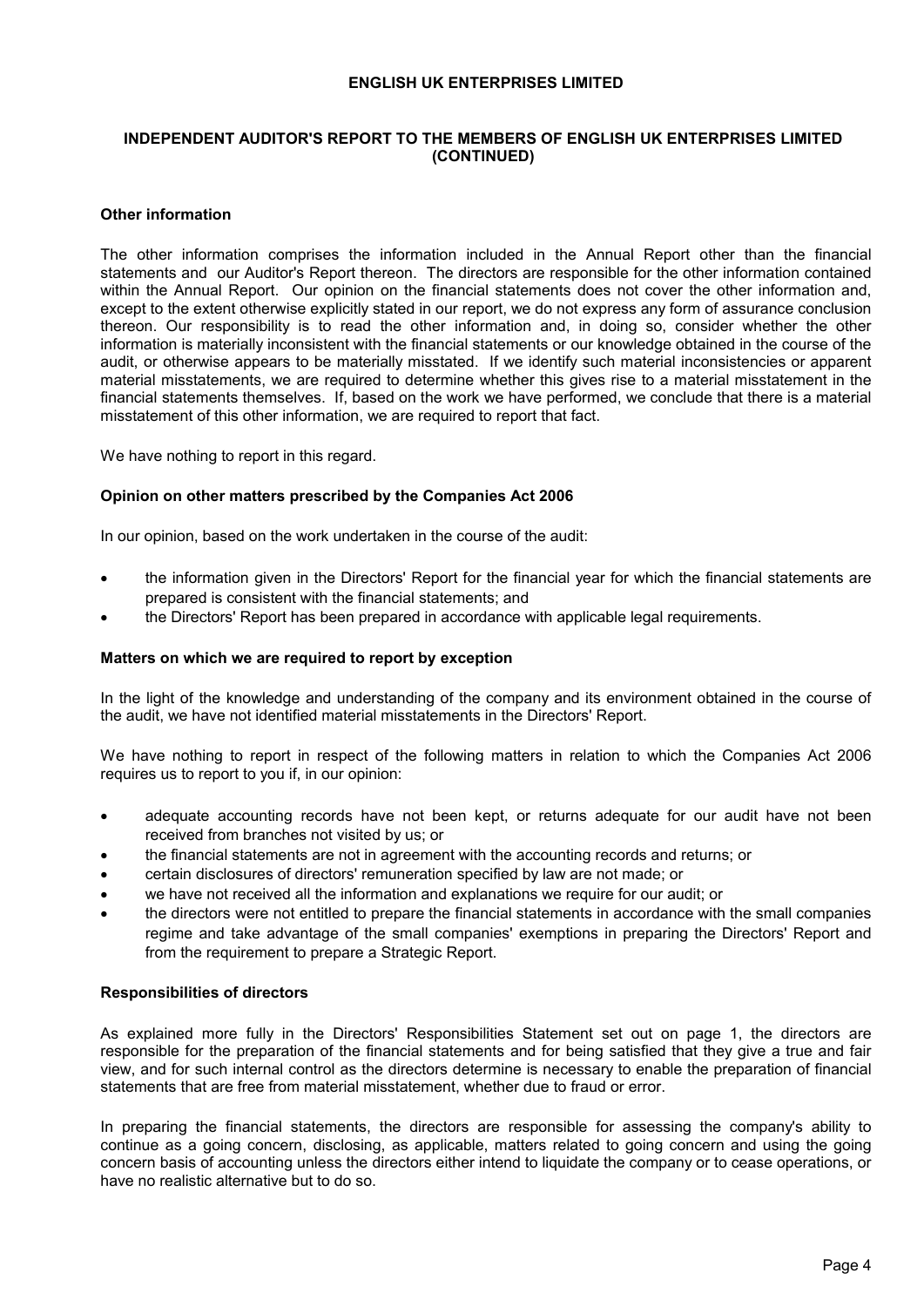# **INDEPENDENT AUDITOR'S REPORT TO THE MEMBERS OF ENGLISH UK ENTERPRISES LIMITED (CONTINUED)**

#### **Auditor's responsibilities for the audit of the financial statements**

Our objectives are to obtain reasonable assurance about whether the financial statements as a whole are free from material misstatement, whether due to fraud or error, and to issue an Auditor's Report that includes our opinion. Reasonable assurance is a high level of assurance, but is not a guarantee that an audit conducted in accordance with ISAs (UK) will always detect a material misstatement when it exists. Misstatements can arise from fraud or error and are considered material if, individually or in the aggregate, they could reasonably be expected to influence the economic decisions of users taken on the basis of these financial statements.

Irregularities, including fraud, are instances of non-compliance with laws and regulations. We design procedures in line with our responsibilities, outlined above, to detect material misstatements in respect of irregularities, including fraud. The extent to which our procedures are capable of detecting irregularities, including fraud is detailed below:

We obtained an understanding of the legal and regulatory frameworks applicable to the company and the sector in which it operates. We determined that the following laws and regulations were most significant: Financial Reporting Standard 102 (FRS 102) and the Companies Act 2006.

A further description of our responsibilities for the audit of the financial statements is located on the Financial Reporting Council's website at: www.frc.org.uk/auditorsresponsibilities. This description forms part of our Auditor's Report.

#### **Use of our report**

This report is made solely to the company's members, as a body, in accordance with Chapter 3 of Part 16 of the Companies Act 2006. Our audit work has been undertaken so that we might state to the company's members those matters we are required to state to them in an Auditor's Report and for no other purpose. To the fullest extent permitted by law, we do not accept or assume responsibility to anyone other than the company and the company's members, as a body, for our audit work, for this report, or for the opinions we have formed.

Katharine Patel (Senior Statutory Auditor) for and on behalf of **Buzzacott LLP** Statutory Auditor 130 Wood Street London EC2V 6DL

29 April 2022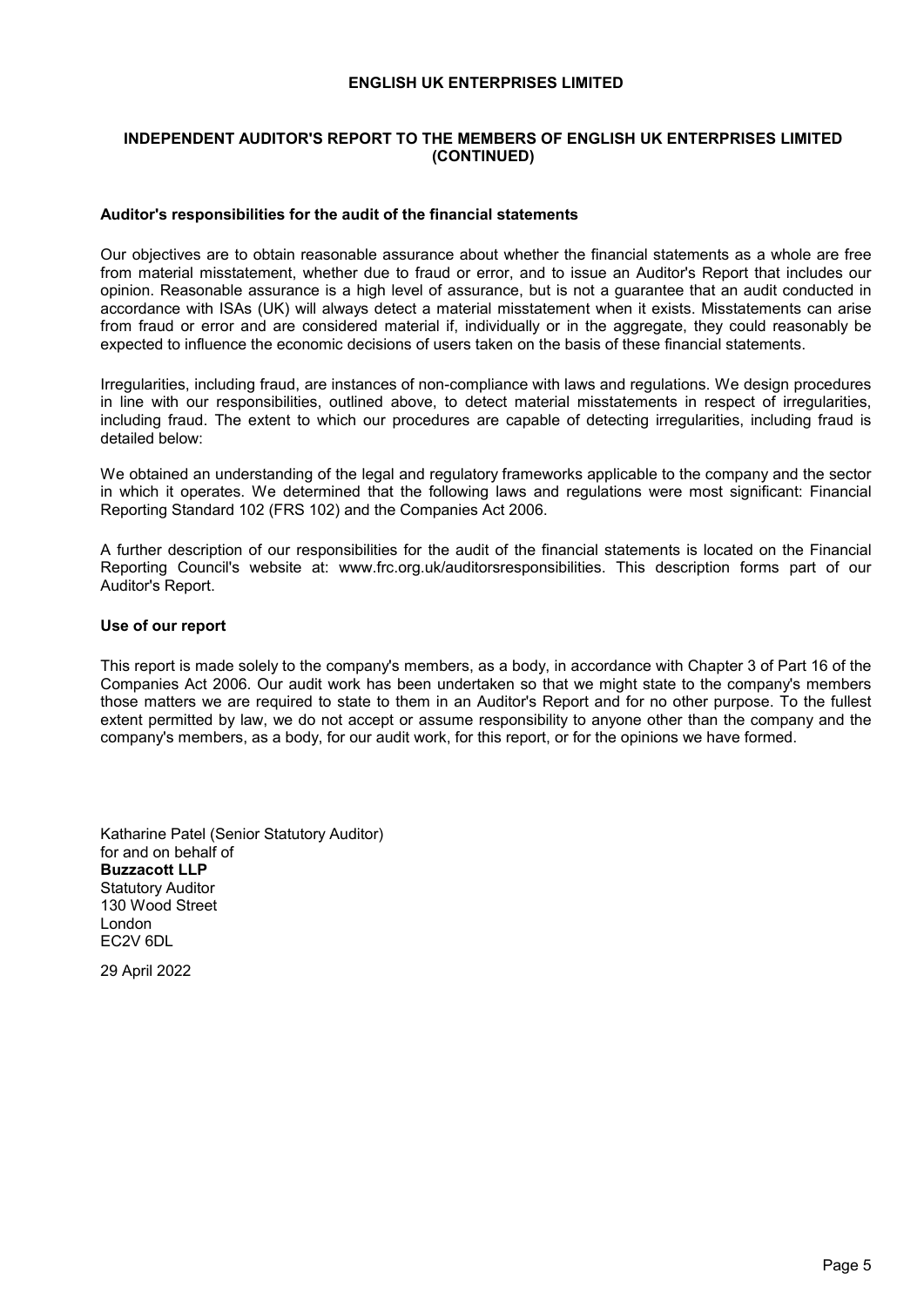#### **STATEMENT OF INCOME AND RETAINED EARNINGS FOR THE YEAR ENDED 31 DECEMBER 2021**

|                                                | <b>Note</b> | 2021<br>£ | 2020<br>£ |
|------------------------------------------------|-------------|-----------|-----------|
| Turnover                                       | 4           | 146,121   |           |
| Cost of sales                                  |             | (61, 074) | (33,605)  |
| Gross profit/(loss)                            |             | 85,047    | (33,605)  |
| Administrative expenses                        |             | (66, 177) | (20, 549) |
| <b>Operating profit/(loss)</b>                 |             | 18,870    | (54, 154) |
| Interest receivable and similar income         |             | 8         | 89        |
| Gift aid payable to parent charity             |             | (18, 878) |           |
| Profit/(loss) before tax                       |             |           | (54,065)  |
| Profit/(loss) after tax                        |             |           | (54,065)  |
| Retained earnings at the beginning of the year |             | 18,469    | 72,534    |
| Loss for the year                              |             |           | (54,065)  |
| Retained earnings at the end of the year       |             | 18,469    | 18,469    |

There were no recognised gains and losses for 2021 or 2020 other than those included in the statement of income and retained earnings.

The notes on pages 8 to 12 form part of these financial statements.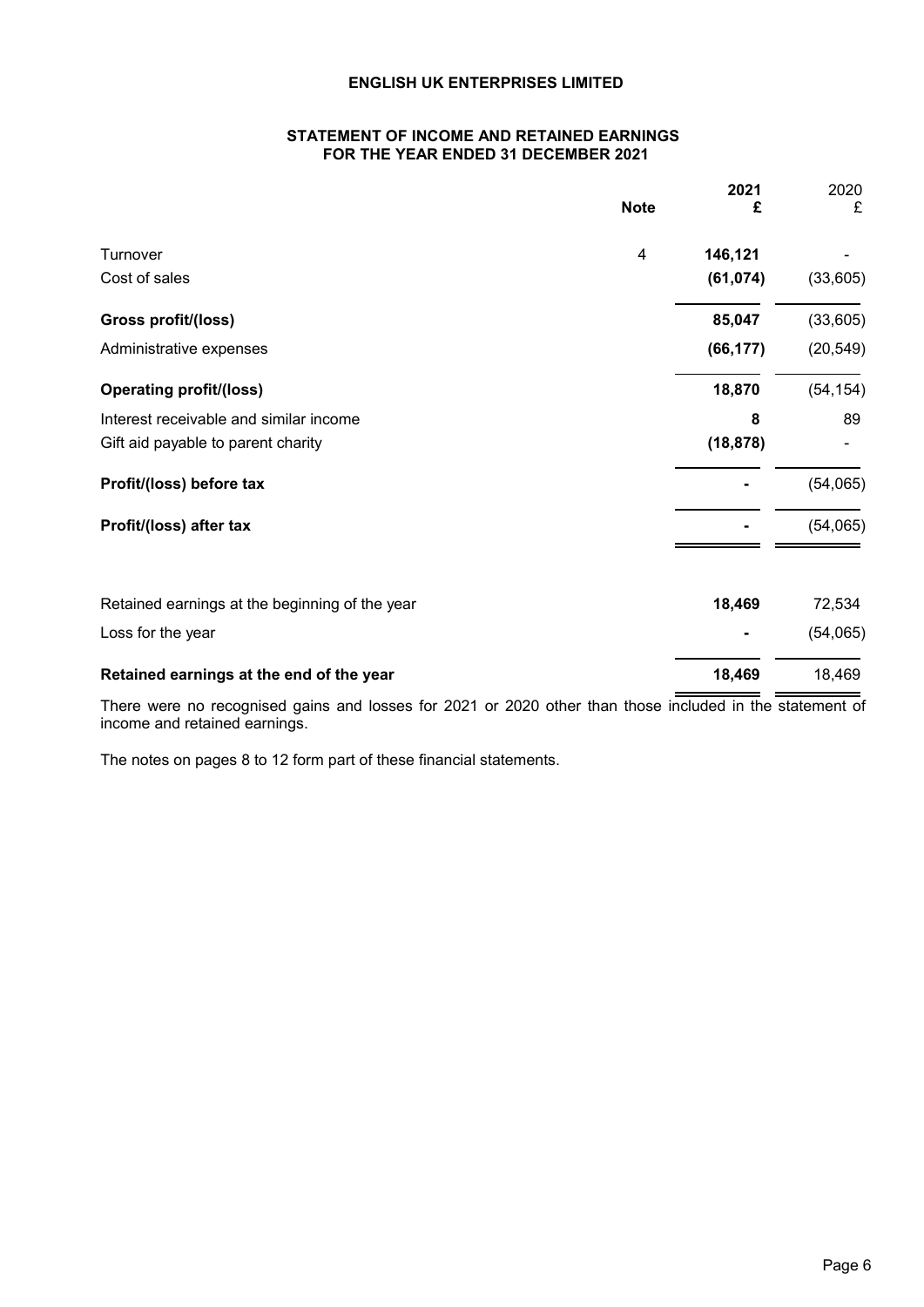#### **ENGLISH UK ENTERPRISES LIMITED REGISTERED NUMBER: 05200973**

#### **BALANCE SHEET AS AT 31 DECEMBER 2021**

|                                                   | <b>Note</b> |           | 2021<br>£ |           | 2020<br>£ |
|---------------------------------------------------|-------------|-----------|-----------|-----------|-----------|
| <b>Current assets</b>                             |             |           |           |           |           |
| Debtors: amounts falling due within one year      | 8           | 8,419     |           | 31,421    |           |
| Cash at bank and in hand                          |             | 71,325    |           | 44,038    |           |
|                                                   |             | 79,744    |           | 75,459    |           |
| Creditors: amounts falling due within one<br>year | 9           | (61, 274) |           | (56, 989) |           |
| <b>Net current assets</b>                         |             |           | 18,470    |           | 18,470    |
| <b>Total assets less current liabilities</b>      |             |           | 18,470    |           | 18,470    |
| <b>Net assets</b>                                 |             |           | 18,470    |           | 18,470    |
| <b>Capital and reserves</b>                       |             |           |           |           |           |
| Called up share capital                           | 11          |           | 1         |           |           |
| Profit and loss account                           |             |           | 18,469    |           | 18,469    |
|                                                   |             |           | 18,470    |           | 18,470    |

The financial statements have been prepared in accordance with the provisions applicable to companies subject to the small companies regime and in accordance with the provisions of FRS 102 Section 1A - small entities.

The financial statements were approved and authorised for issue by the board and were signed on its behalf on 27 April 2022.

**Andrew Fisher Shoko Doherty** Director **Director** Director

The notes on pages 8 to 12 form part of these financial statements.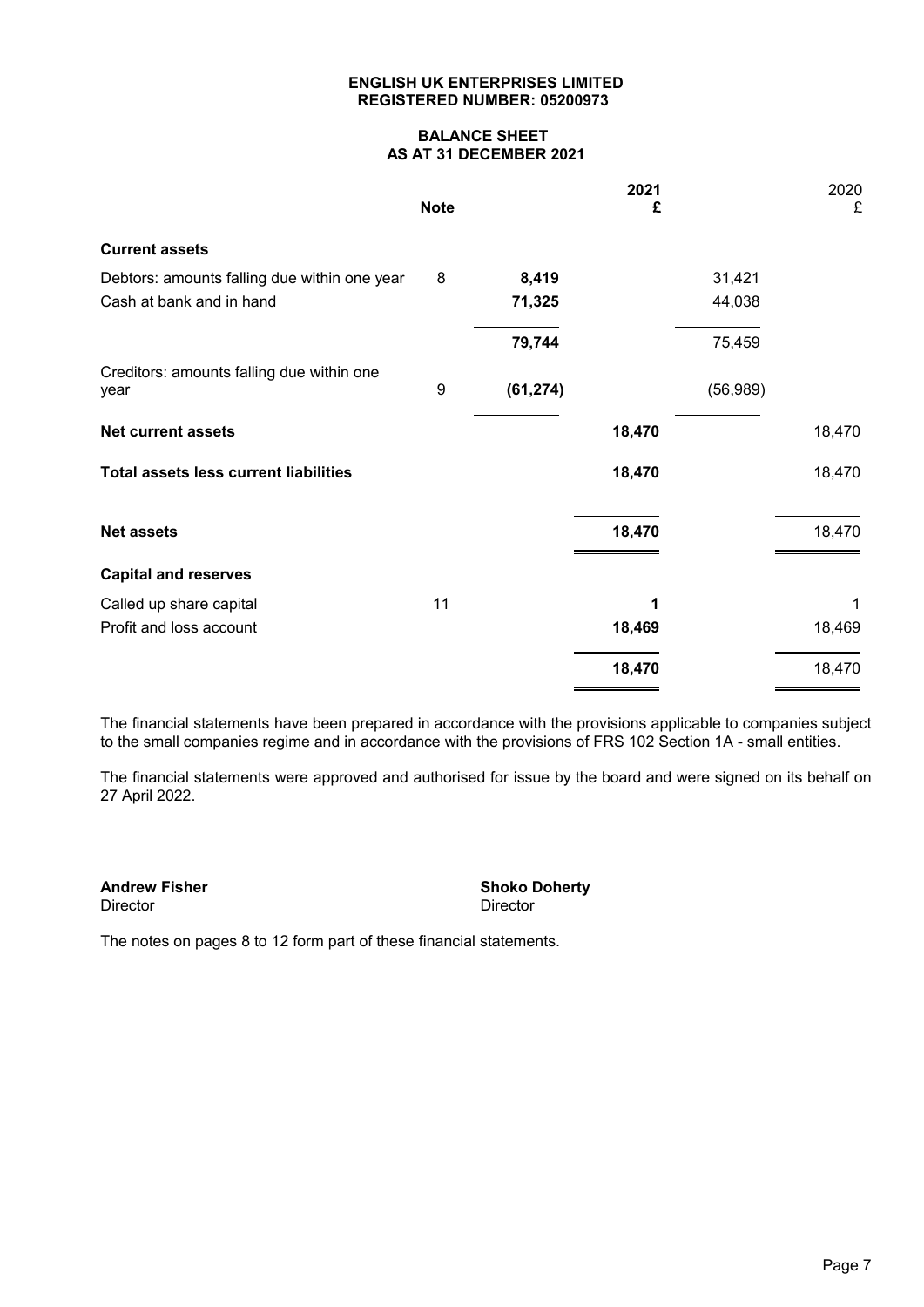#### **NOTES TO THE FINANCIAL STATEMENTS FOR THE YEAR ENDED 31 DECEMBER 2021**

#### **1. General information**

English UK Enterprises Limited is a private limited company incorporated in England and Wales (Company Registration Number 05200973). The registered office is Flag House, 47 Brunswick Court, London, SE1 3LH. It is a wholly owned subsidiary of English UK Limited, a charitable company (Charity Registration Number 1108792).

#### **2. Accounting policies**

#### **2.1 Basis of preparation of financial statements**

The financial statements have been prepared under the historical cost convention unless otherwise specified within these accounting policies and in accordance with Section 1A of Financial Reporting Standard 102, the Financial Reporting Standard applicable in the UK and the Republic of Ireland and the Companies Act 2006.

The financial statements are presented in sterling and are rounded to the nearest pound.

#### **2.2 Assessment of going concern**

The directors have assessed whether the use of the going concern assumption is appropriate in preparing these financial statements. The directors have made this assessment in respect to a period of one year from the date of approval of these financial statements.

Due to ongoing Covid-19 restrictions, our revenue-generating activities have been severely curtailed, however this has improved during 2021 and we anticipate this to improve further during 2022.

The engagement of members in our activities has been higher than ever before during this period. It is our expectation that the sector will see a 40-60% recovery in 2022. We have also developed plans to adapt our face-to-face events to profitable hybrid and online activities.

The staff restructure completed in 2021 has reduced salary costs and made the organisation more flexible, agile and responsive.

Recognising that the English UK group's continued ability to deliver its programme of activities will depend on forward secured funding from membership subscriptions, the directors have considered several factors in concluding that the adoption of the going concern basis in the preparation of these financial statements is appropriate. These have included cash management and working capital controls in place to manage the potential risks of late payments, higher than expected rates of member insolvencies and lower than expected student volume and ensuring assets and reserves are appropriately managed.

After making this assessment, the directors are confident the organisation has adequate resources to operate for at least 12 months from the date of approval of these financial statements and can adopt the going concern basis in preparing its financial statements.

# **2.3 Revenue**

Income is recognised in the period in which the company has entitlement to the income, the amount of income can be measured reliably and it is probable that the income will be received. Income comprises turnover from the company's principal activity and interest receivable on cash balances. The income excludes VAT wherever charged.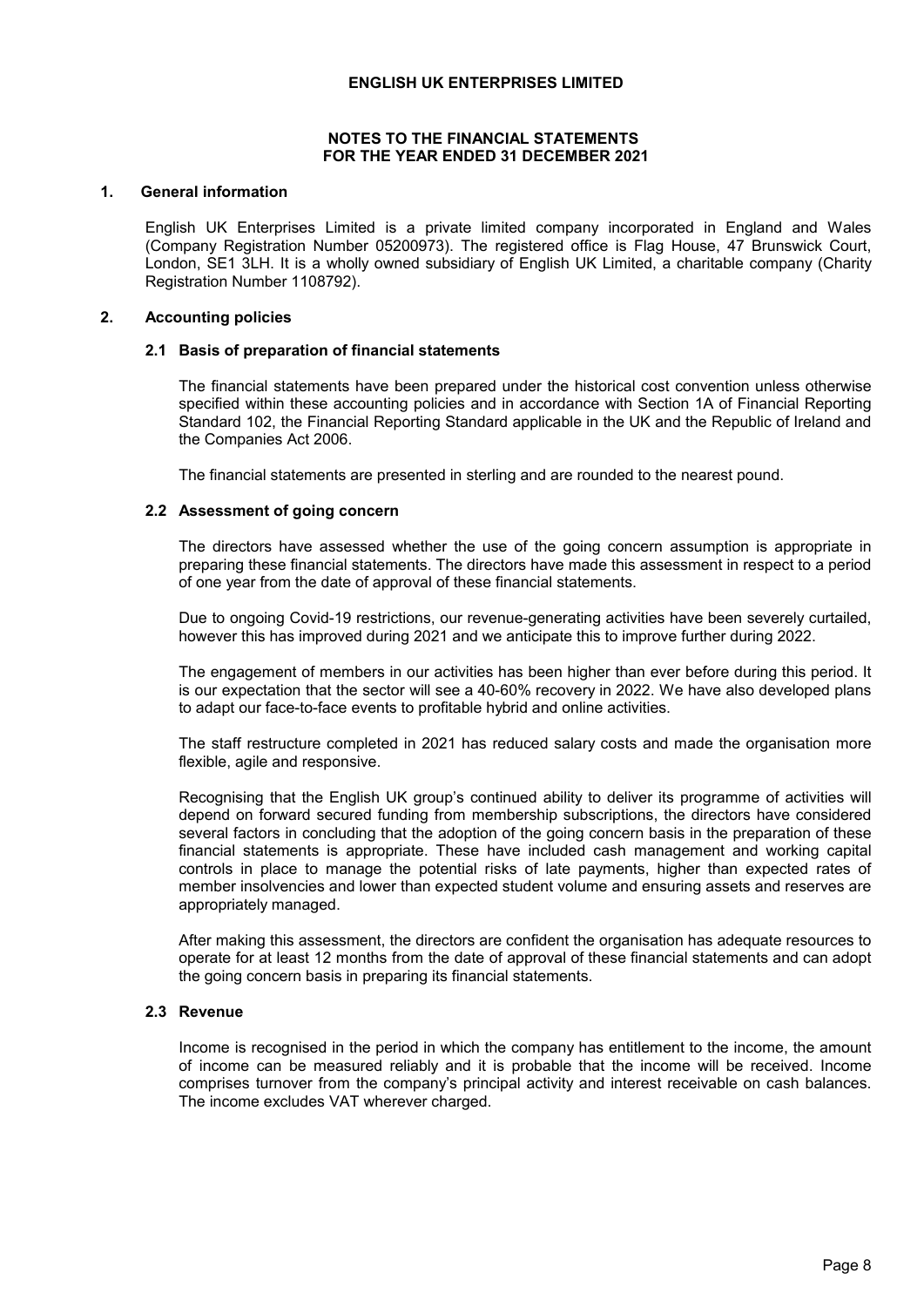#### **NOTES TO THE FINANCIAL STATEMENTS FOR THE YEAR ENDED 31 DECEMBER 2021**

#### **2. Accounting policies (continued)**

#### **2.4 Expenditure**

Liabilities are recognised as expenditure as soon as there is a legal or constructive obligation committing the company to make a payment to a third party, it is probable that a transfer of economic benefits will be required in settlement and the amount of the obligation can be measured reliably. All expenditure is accounted for on an accruals basis and excludes recoverable VAT. Expenditure comprises the direct costs associated with the delivery of the company's services as well as general administrative support costs.

#### **2.5 Gift Aid**

The directors have elected to donate all taxable profits earned by the company in any one financial year to the parent charity, English UK Limited. English UK Enterprises Limited will therefore also recognise the liability for the Gift Aid payable in the year in which the profits are generated under a deed of covenant.

#### **2.6 Debtors**

Short-term debtors are measured at transaction price, less any impairment. Loans receivable are measured initially at fair value, net of transaction costs, and are measured subsequently at amortised cost using the effective interest method, less any impairment.

#### **2.7 Cash and cash equivalents**

Cash is represented by cash in hand and deposits with financial institutions repayable without penalty on notice of not more than 24 hours. Cash equivalents are highly liquid investments that mature in no more than three months from the date of acquisition and that are readily convertible to known amounts of cash with insignificant risk of change in value.

#### **2.8 Creditors**

Short-term creditors are measured at the transaction price. Other financial liabilities, including bank loans, are measured initially at fair value, net of transaction costs, and are measured subsequently at amortised cost using the effective interest method.

#### **2.9 Financial instruments**

The company only enters into basic financial instrument transactions that result in the recognition of financial assets and liabilities like trade and other debtors and creditors, loans from banks and other third parties, loans to related parties and investments in ordinary shares.

#### **3. Judgements in applying accounting policies and key sources of estimation uncertainty**

Preparation of the financial statements requires the directors and management to make certain significant judgements and estimates. The items in the financial statements where these judgements and estimates have been made include: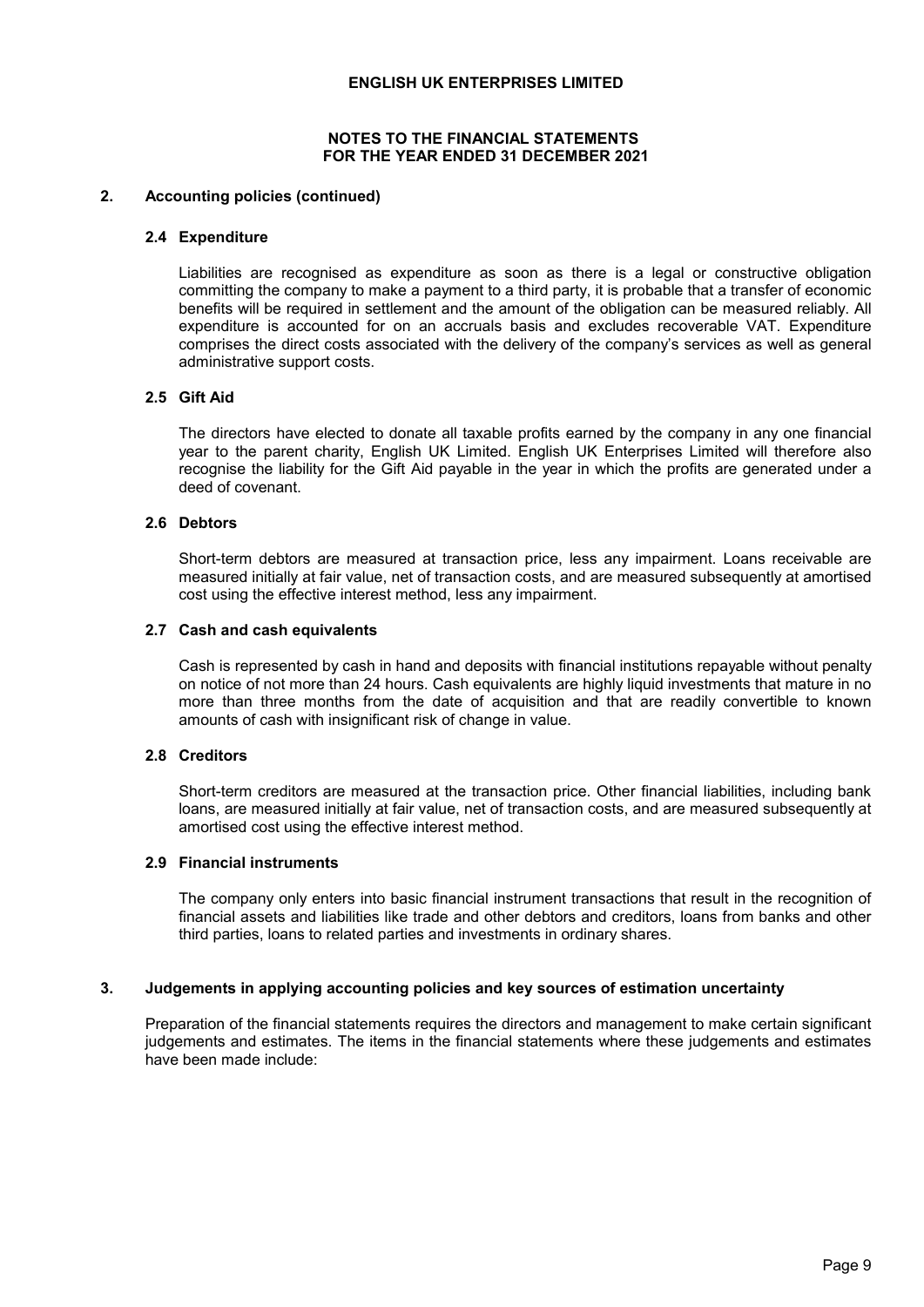#### **NOTES TO THE FINANCIAL STATEMENTS FOR THE YEAR ENDED 31 DECEMBER 2021**

#### **4. Turnover**

All turnover is attributable to the principal activity of the company. The turnover can be analysed as follows:

|                     | 2021<br>£ | 2020<br>£                |
|---------------------|-----------|--------------------------|
| International fairs | 146,121   | $\overline{\phantom{a}}$ |
|                     | 146,121   | $\overline{\phantom{0}}$ |

Turnover attributable to geographical markets outside the United Kingdom amounted to £nil (2020 - £nil).

# **5. Operating profit**

The operating profit is stated after charging:

|                            | 2021<br>£ | 2020<br>£ |
|----------------------------|-----------|-----------|
| Auditor's remuneration     |           |           |
| - Statutory audit services | 3,690     | 2,050     |
| - Other services           | 2,140     | 6,155     |

# **6. Employees**

The company has no employees as its day-to-day operations are conducted by the employees of English UK Limited (note 13). During the year ended 31 December 2021, office overheads and staff costs of £57,136 (2020 – £nil) were recharged by English UK Limited to the company. In 2020 the decision was made by English UK to waive the charge for this particular financial year given the significantly reduced activities of the company.

The directors consider that they, together with the members of the Executive Team of the parent charity, English UK Limited, comprise the key management personnel of the company in charge of directing and controlling, running and operating the company on a day to day basis.

The total remuneration (including taxable benefits and employer's pension contributions) of the key management personnel of the English UK group for the year (as settled by English UK Limited) was £242,470 (2020 - £275,071).

No remuneration was paid to the directors during the year to 31 December 2021 (2020 - none).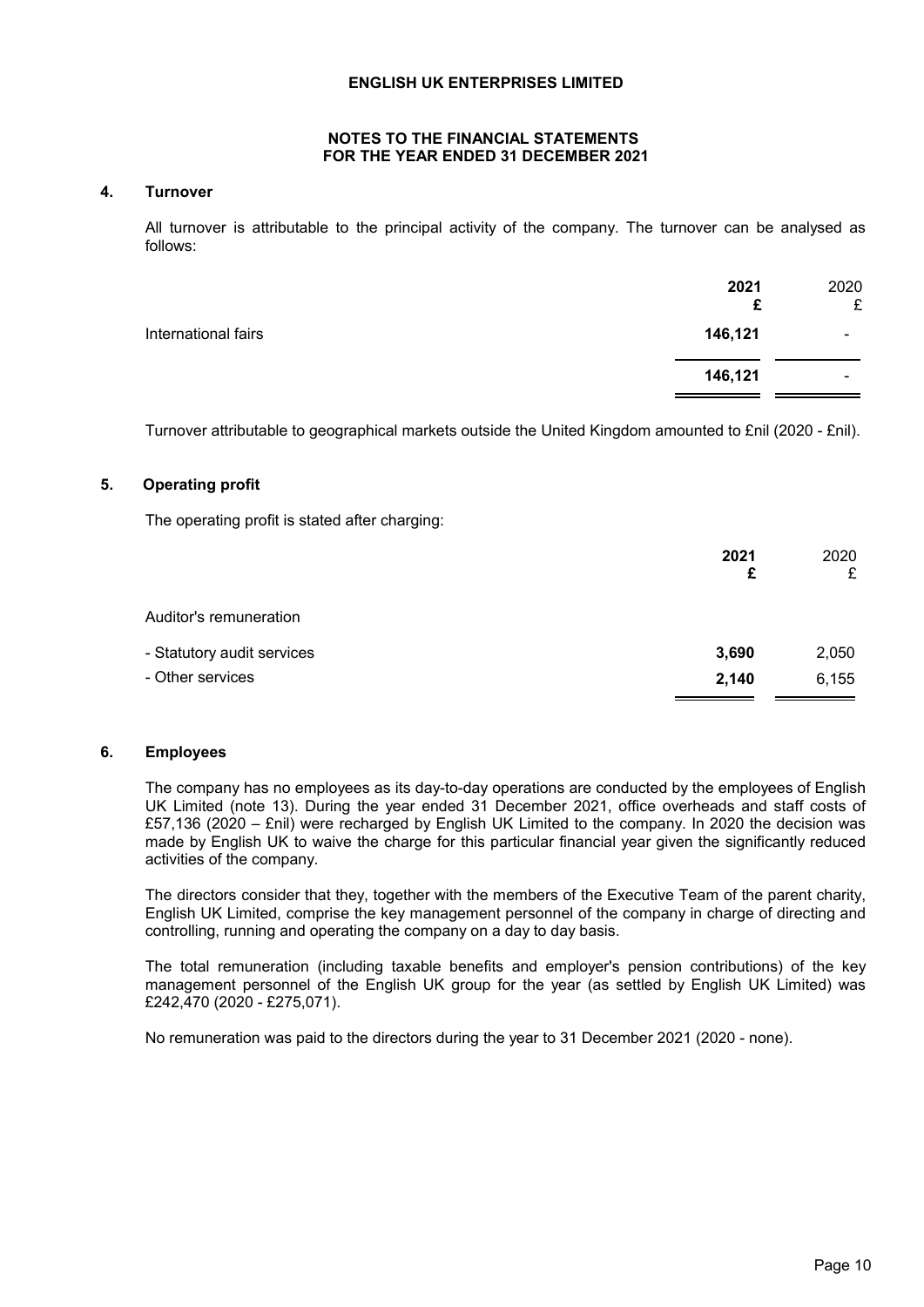#### **NOTES TO THE FINANCIAL STATEMENTS FOR THE YEAR ENDED 31 DECEMBER 2021**

### **7. Taxation**

No charge has been accrued for corporation tax for the year ended 31 December 2021 as all taxable profit has been donated to the parent charity under Gift Aid and in line with the deed of covenant in place. No tax is therefore due for the year. In the year ended 31 December 2020, the company did not make a profit and had no other profits chargeable to corporation tax.

#### **8. Debtors**

|                                    | 2021<br>£      | 2020<br>£ |
|------------------------------------|----------------|-----------|
| Trade debtors                      | 3,594          |           |
| Amounts owed by group undertakings | $\blacksquare$ | 16,947    |
| Prepayments and accrued income     | 4,825          | 14,474    |
|                                    | 8,419          | 31,421    |

# **9. Creditors: Amounts falling due within one year**

|                                    | 2021<br>£ | 2020<br>£ |
|------------------------------------|-----------|-----------|
| Trade creditors                    | 3,394     | 62        |
| Amounts owed to group undertakings | 20,681    |           |
| Accruals and deferred income       | 37,199    | 56,927    |
|                                    | 61.274    | 56,989    |

#### **10. Financial instruments**

|                          | 2021   | 2020<br>£ |
|--------------------------|--------|-----------|
| <b>Financial assets</b>  |        |           |
| Cash at bank and in hand | 71.325 | 44,038    |

#### **11. Share capital**

|                                                | 2021 | 2020 |
|------------------------------------------------|------|------|
|                                                |      |      |
| Authorised, allotted, called up and fully paid |      |      |
| 1 (2020 - 1) Ordinary share of £1.00           |      |      |